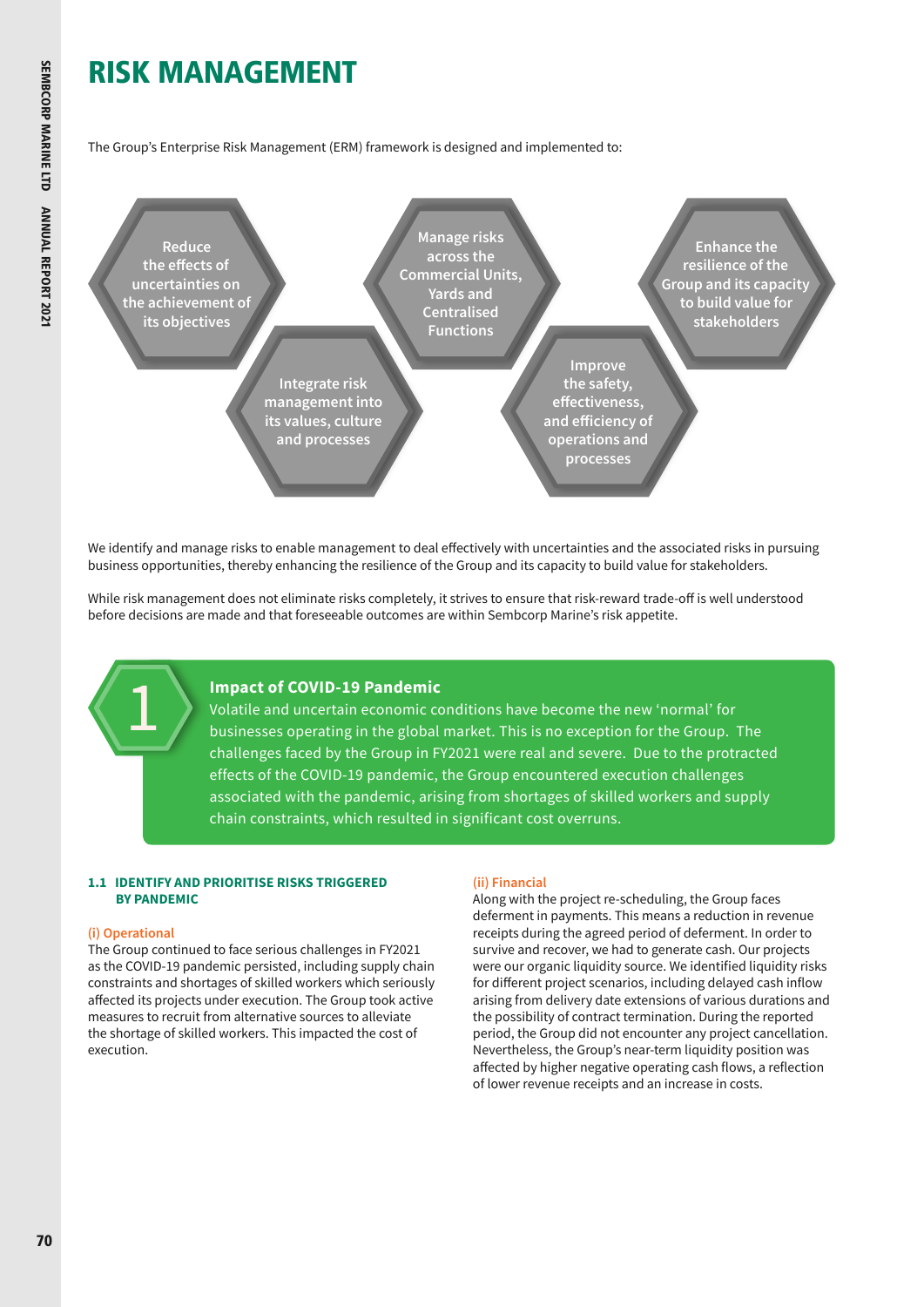#### **1.2 SPEEDY RESPONSE TO TRIGGERED RISKS**

#### **(i) Operational**

Faced with the above challenges, the Group took active measures to improve project execution and demonstrated its operational resilience, flexibility and capabilities. In doing so, we worked in even tighter cooperation with customers and found a new rhythm to manage the pandemic and operation. The labour situation also stabilised during the fourth quarter to enable smoother execution of projects.

To mitigate project cancellation risks, the Group worked closely with our customers to reach mutually beneficial outcomes for project re-scheduling. This remains a key priority, together with the health and safety of our workers, customers, vendors and partners. We are pleased to report that there is no cancellation of any of the Group's existing projects to-date.

To minimise further delays to complete the projects, the Group actively sourced for skilled workers from alternative sources and worked with the relevant authorities to expedite their entry into Singapore. While the Group made good progress on this front, this resulted in increased manpower and other related costs to complete the Group's ongoing projects. On average, recruitment from the alternative sources cost more than twice that from the Group's usual sources. Despite the significant additional costs involved, these measures were imperative to ensure completion of our projects with minimum further delays to mitigate the risk of project cancellations.

The Group has made full provisions for these projected increases in labour costs, together with the associated re-scheduling of work, extra sub-contract work, additional material usage and other staff turnover related expenses in its FY2021 financial results.

We continue to work with the relevant authorities and the dormitory operators proactively to address any potential issues pertaining to COVID-19. The Group took steps to ensure food quality and safety for our workers and worked with our caterer to make improvements to the catered meals based on the workers' feedback. We remain fully committed to looking after the health, safety and living environment of our workforce.

With the gradual easing of COVID-19 measures following the roll out of vaccinations and boosters, completing ongoing projects became our foremost priority. To safeguard customer relationships, transparency and honesty were necessary. Together, we re-evaluated if existing contractual delivery dates were still feasible, whether customers could take deliveries as scheduled, if it was necessary to re-baseline projects, and whether contractual liquidated damages, payment refunds and other salient contractual terms were still reasonable given COVID-19 regulations and restrictions.

The Group successfully delivered five major projects in FY2021 and year-to-date in 2022. The Group also completed major conversions for several offshore gas facilities and delivered on some 144 vessels requiring repair, upgrade and maintenance. This has enabled resources to be freed up for other existing or new projects.

The Group remains focused on completing the remaining 12 ongoing projects with eight scheduled for completion in 2022 and the remainder from 2023 to 2025. The Group will continue to review relevant opportunities and grow its pipeline of orders and projects.

#### **(ii) Financial**

The Group has actively undertaken actions to reduce its monthly operational cash burn rate and carefully manage its working capital. We also deferred all non-essential capital expenditure and will incur only maintenance spending to ensure yard safety and operability.

The S\$2.1 billion Rights Issue in 2020 raised S\$0.6 billion net cash proceeds following repayment of the S\$1.5 billion subordinated loan to Sembcorp as part of the de-merger. It became progressively evident that the impact of COVID-19 and the industry downturn has been more protracted than originally anticipated and hence the S\$0.6 billion of net proceeds from the 2020 Rights Issue was insufficient.

In June 2021, Sembcorp Marine announced a S\$1.5 billion renounceable underwritten Rights Issue aimed at addressing the immediate funding needs and to strengthen the Group's balance sheet and replenish temporary working capital depletion. The Rights Issue was successfully completed in September 2021. The enhanced liquidity position through the recapitalisation has enabled the Group to meet its ongoing operational funding requirement and fulfil its existing commitments.

A strengthened balance sheet will support our ongoing strategic expansion into the high-growth renewables and clean energy segments. It also means greater financial agility for Sembcorp Marine to seize opportunities and to respond to evolving market dynamics, to bid competitively for high-value and large-scale projects. We continue to keep our sights on our long-term strategic goals and pursuit.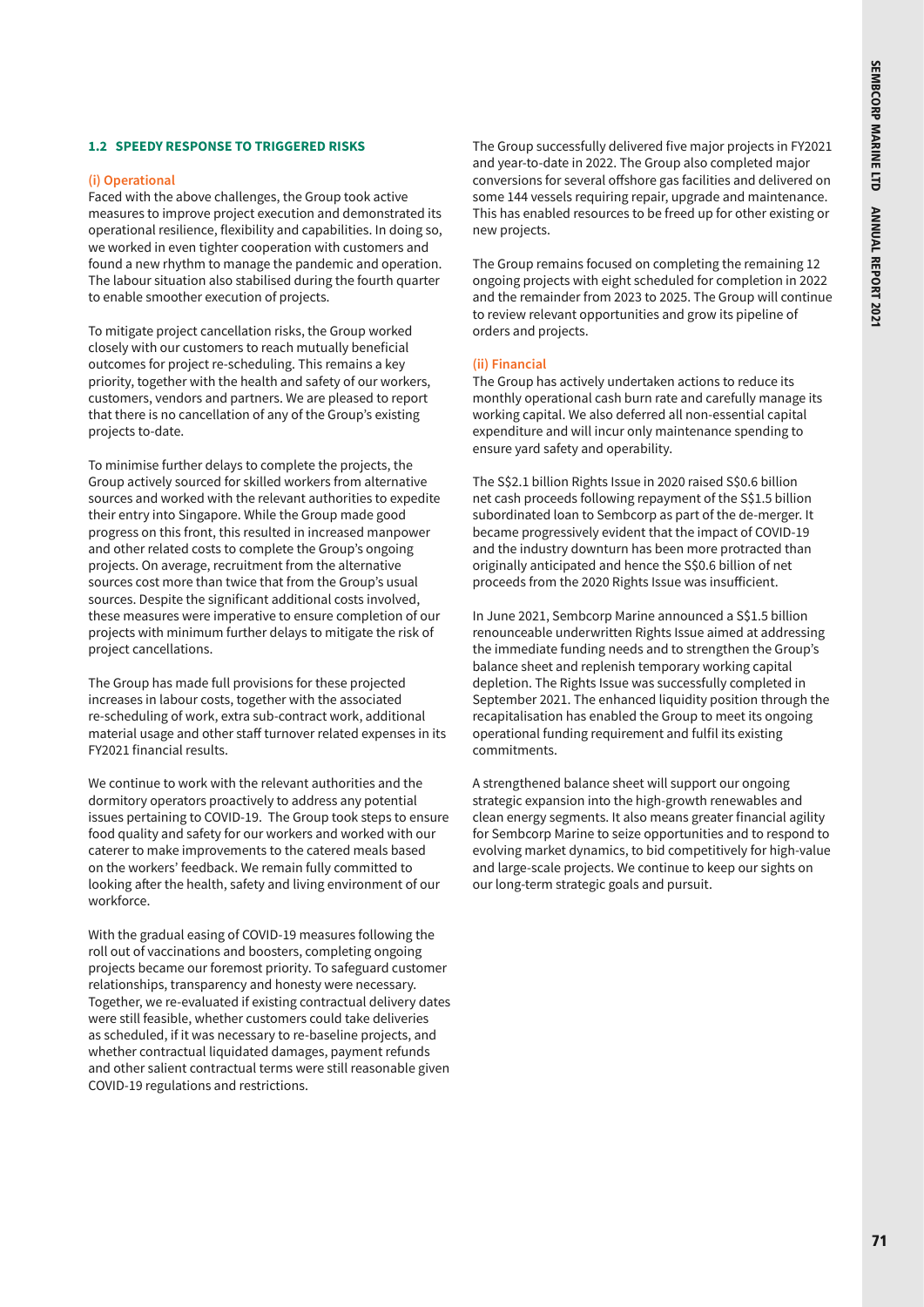# RISK MANAGEMENT

2

Our ERM foundational principles and our risk governance structure are unchanged. The core elements of our ERM programme (i.e. articulating core business drivers and strategic business initiatives, risk identification, assessment, response, communication and monitoring) are still applicable.

Our Board champions our risk culture by setting the tone and the direction for us to manage risks. Specifically, our Board determines the nature and tolerance levels of significant risks we can take to achieve our business objectives, provides oversight over the design, implementation and monitoring of risk management and internal control systems, and reviews the adequacy and effectiveness of these systems. Our Board delegates authority to the Board Risk Committee ("BRC") to fulfill its risk governance responsibilities.

The Group's President & CEO has overall responsibility for managing enterprise-wide risks. Guided by the Board's risk direction and approved policies, the President & CEO chairs the Enterprise Risk Management Committee ("ERMC") which drives risk programmes and manages risk issues. Supporting ERMC are Risk Champions and the various Risk Subcommittees for Credit, Critical Assets and Project Risks. Heads of Commercial Units and Yards are responsible for managing risks within their domains and ensuring that their respective risk management frameworks and systems comply with our ERM policy.

We integrate risk identification, assessment and mitigation with decision-making, resource allocation and timely communication. Top-level support and cross-functional collaboration in addressing audit concerns, identifying control issues and reporting of incidents ensure commitment to and consistency of approach in risk oversight.

# **BOARD OF DIRECTORS**

#### **BOARD RISK COMMITTEE ENTERPRISE RISK MANAGEMENT COMMITTEE Risk Champions Risk Sub-committees Centralised Functions** Human Resource IT Finance Legal R & D PM M&A Internal Audit Supply Chain **Critical Assets Committee** Project Risks Committee **Project Risks Committee Commercial Units** Credit Committee **Credit Committee** Repairs & Offshore | Specialised Rigs & Floaters Upgrades  $\vert \vert$  Platforms Shipbuilding **Yards** Sembcorp Marine Estraleiro Jurong Aracruz PT. Karimun Sembawang ShipyardP.T. SMOE Indonesia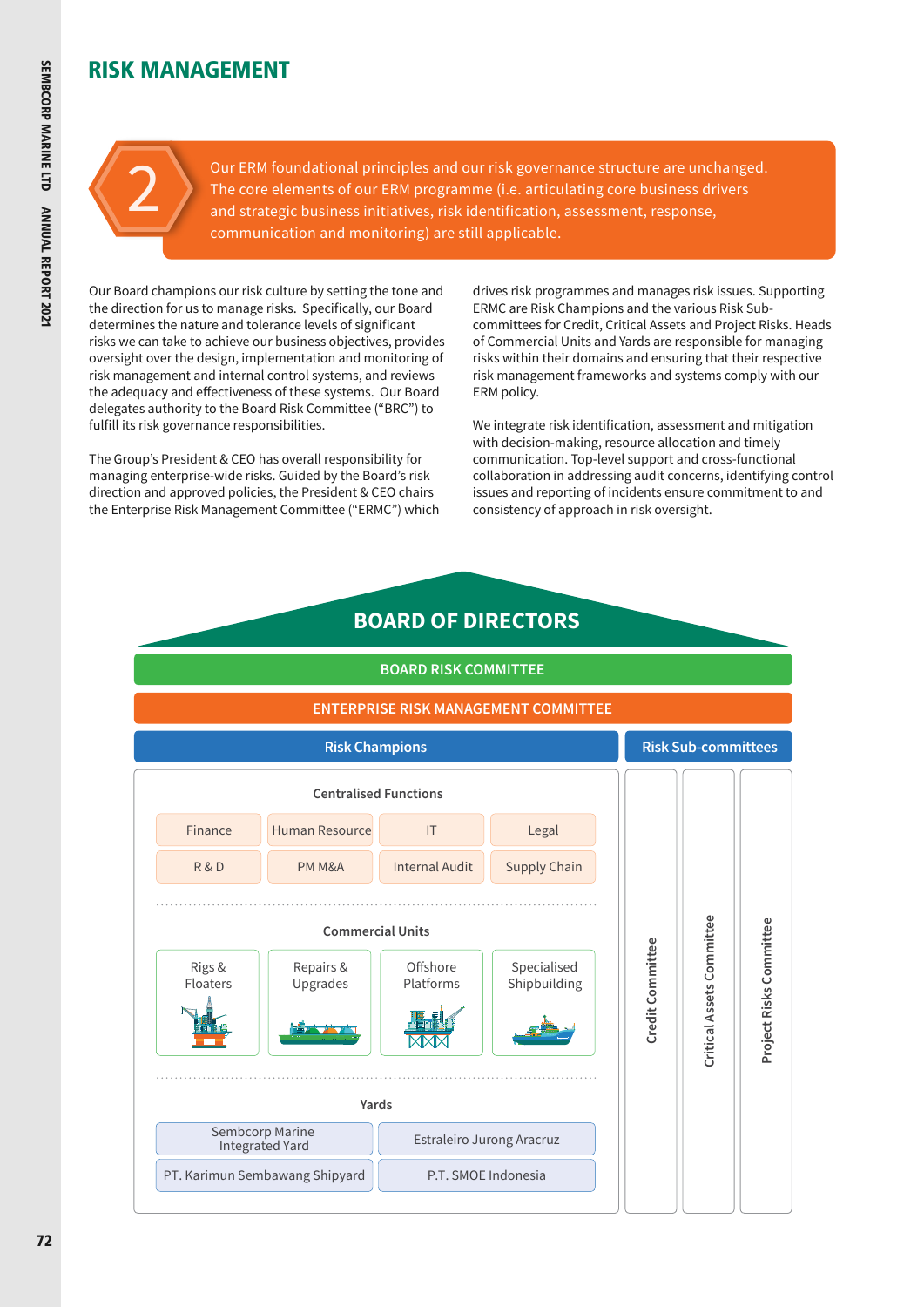# **Our risk appetite for identified key areas is articulated through the following broad statements:**

| <b>Strategy &amp; Growth</b>                                          | • Expand into new locations, businesses and products<br>• Pursue opportunities and transactions that are consistent with overall strategy and core<br>competencies<br>• Achieve appropriate risk-reward balance through due diligence and other necessary risk<br>management processes                                                                                                                                                 |
|-----------------------------------------------------------------------|----------------------------------------------------------------------------------------------------------------------------------------------------------------------------------------------------------------------------------------------------------------------------------------------------------------------------------------------------------------------------------------------------------------------------------------|
| <b>Country Exposure</b>                                               | • Diversify business portfolio to mitigate exposures to adverse geopolitical macroeconomic and<br>industry changes<br>• For fixed asset investments, avoid exposure to high-risk and sanctioned countries and countries at<br>war. Explore countries which have strategic growth potential<br>• For projects, limit exposure in medium and high-risk countries, and in sanctioned countries where<br>business can be conducted legally |
| <b>Credit &amp;</b><br><b>Concentration</b>                           | • Maintain a diversified portfolio of customers so that our concentration in respective credit rating<br>tiers commensurate with our loss tolerance                                                                                                                                                                                                                                                                                    |
| <b>Project</b><br><b>Management</b>                                   | • Optimise resource planning and utilisation across portfolio of multiple projects<br>• Level resource utilisation effectively across various projects so as to minimise costs and deliver<br>quality projects safely and on time                                                                                                                                                                                                      |
| <b>Operational Risks</b>                                              | • Manage critical assets and IT infrastructure to ensure system availability and capacity to meet<br>business requirements and to protect against natural and man-made threats, including<br>cyber attacks<br>• Minimise relationships with high-risk business partners and third-party vendors who provide<br>critical services                                                                                                       |
| <b>Liquidity, Returns</b><br>& Foreign<br><b>Exchange</b>             | • Be well-positioned to meet liquidity requirements and service debts<br>• Achieve target return on investment and generate minimum target of return for shareholders<br>• Perform FX transactions using permitted hedging products and solely for hedging purposes without<br>engaging in speculation                                                                                                                                 |
| <b>Human Capital</b><br><b>Planning</b>                               | • Build a motivated, productive and efficient workforce which is aligned to the Group's core values<br>and ethical standards<br>• Attract, develop and retain employees with relevant skill sets and competencies to meet the<br>company's business needs and ensure leadership continuity                                                                                                                                             |
| <b>Health, Safety,</b><br><b>Security &amp;</b><br><b>Environment</b> | • Do not tolerate fatalities, adverse health or environmental impacts and security breaches arising<br>from negligence or non-compliance with applicable HSSE regulations and standard operating<br>procedures                                                                                                                                                                                                                         |
| <b>Compliance, Brand</b><br>& Reputation                              | • Comply with applicable laws and regulatory requirements in the countries where Group operates<br>• Do not condone fraudulent and corrupt activities<br>• Do not tolerate reputational damage or negative publicity<br>• Invest in initiatives to promote brand, CSR values, engage stakeholders and reach out to community                                                                                                           |
| <b>ERM Maturity; Risk</b><br><b>Culture</b>                           | • Develop ERM capabilities and institutionalise best-in-class ERM programmes<br>• Ensure employees understand risks associated with their business activities, and that they are<br>accountable for operating within stipulated risk appetites                                                                                                                                                                                         |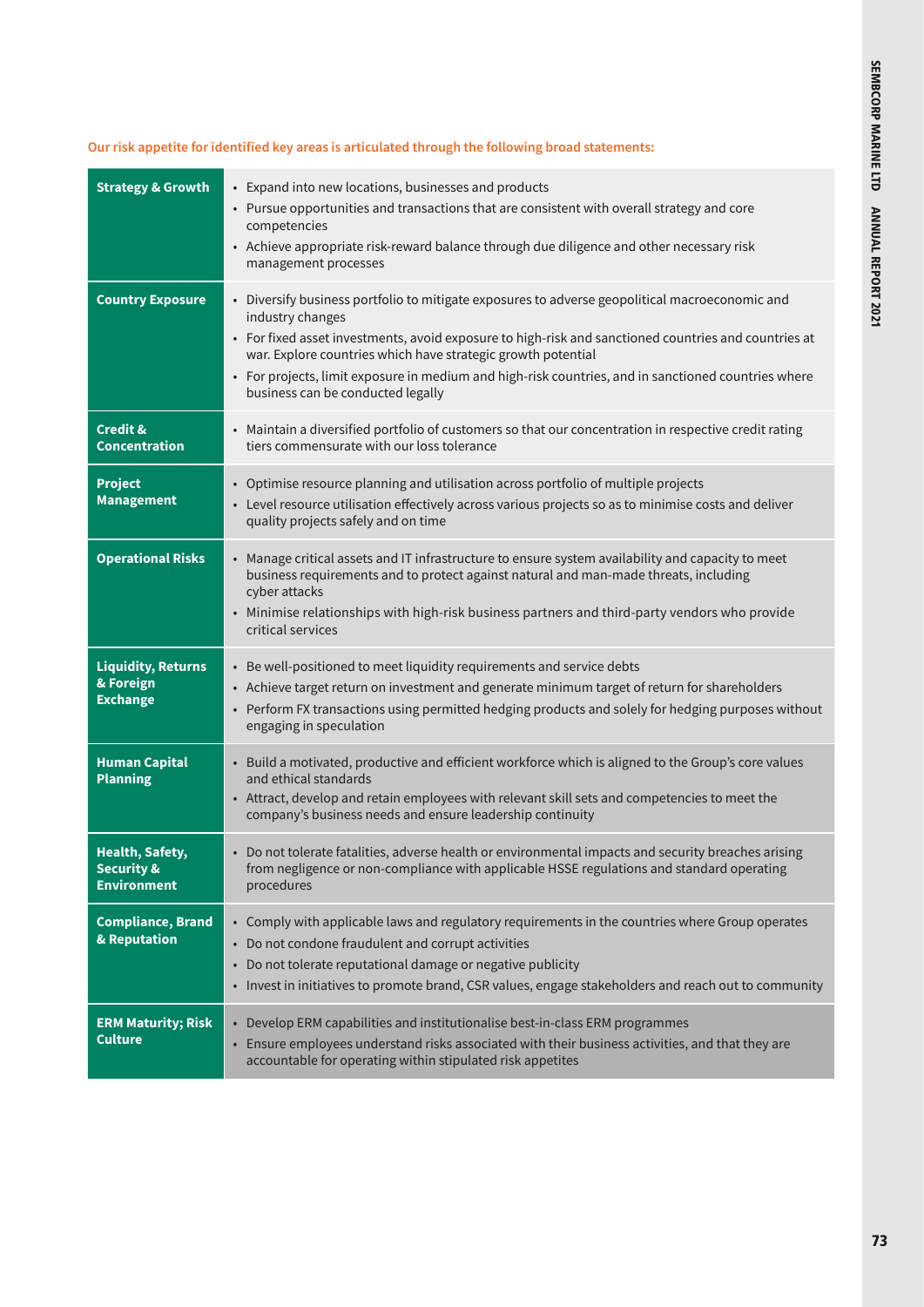# RISK MANAGEMENT

**2021 Risk Management activities included the following:**



# **RGAF & CSA SUBMISSIONS**

**Risk Governance and Assurance Framework (RGAF):** Board of Directors opined on adequacy and effectiveness of the Group's system of risk management and internal controls, based on assurances from Management who performed self-assessment on control effectiveness and to remediate issues, and from Internal and External Audit teams who identified issues and weaknesses and recommended areas for improvement.

**Control Self Assessments (CSA):** Employees defined minimum acceptable controls in their work activities, periodically assessed their compliance with key controls, highlighted non-compliances, deviations or control weaknesses, and developed corresponding action plans to address them so that process objectives can be met.

- Held Risk Champions Workshop/Annual ERM Refresher Training for the organisation's senior and middle management.
- Held CSA Workshops with Risk Champions, Commercial Units, Yards and Corporate Services process and control owners.
- Developed Risk Management e-training module.



## **TREASURY UPDATES**

- **Treasury Tracking:** The Group Treasury Department presented the following to the Board Risk Committee on a regular basis:
- key drivers affected Group FX exposures,
- translation of foreign currency investments, FX forwards mark-to-market valuation, and transactional exposure from project cash flows, asset inventories and committed capex, and
- Group Value at Risk (VaR) status vis-à-vis Group VaR limit (via dashboard with alert status) for various VaR levels and corresponding required follow-up.

#### **FX Tickets:**

Chief Risk Officer (CRO) also verified and signed off FX deal ticket, providing additional scrutiny in accordance with the Group's FX hedging procedure.



#### **RISK APPETITE STATEMENT DASHBOARD**

Risk Management monitored each major risk type, reviewed and updated its corresponding metrics, tolerance ranges and limits for early warning of potential breach incidences and driving mitigation actions.



# **HSE UPDATES**

The Group's activities embedded health, safety, security, environmental and quality requisites to provide a safe, secure and healthy workplace for employees, contractors, suppliers and stakeholders by preventing accidents, injuries, occupational illness, and minimise environmental impact of the Group's operations.



# **PARTICIPATED IN FX AND SUSTAINABILITY COMMITTEES**

#### **FX Committee:**

The CRO, as a member of the FX Committee, reviewed FX policies, approved hedging plans, and monitored VaR exposures.

#### **Sustainability Committee:**

The CRO, as the leader of the Governance working team of the Group's Sustainability programme and Sustainability Council member, researched best practices, developed methodologies, identified emerging sustainability issues, and oversaw implementation progress of mitigation plans.